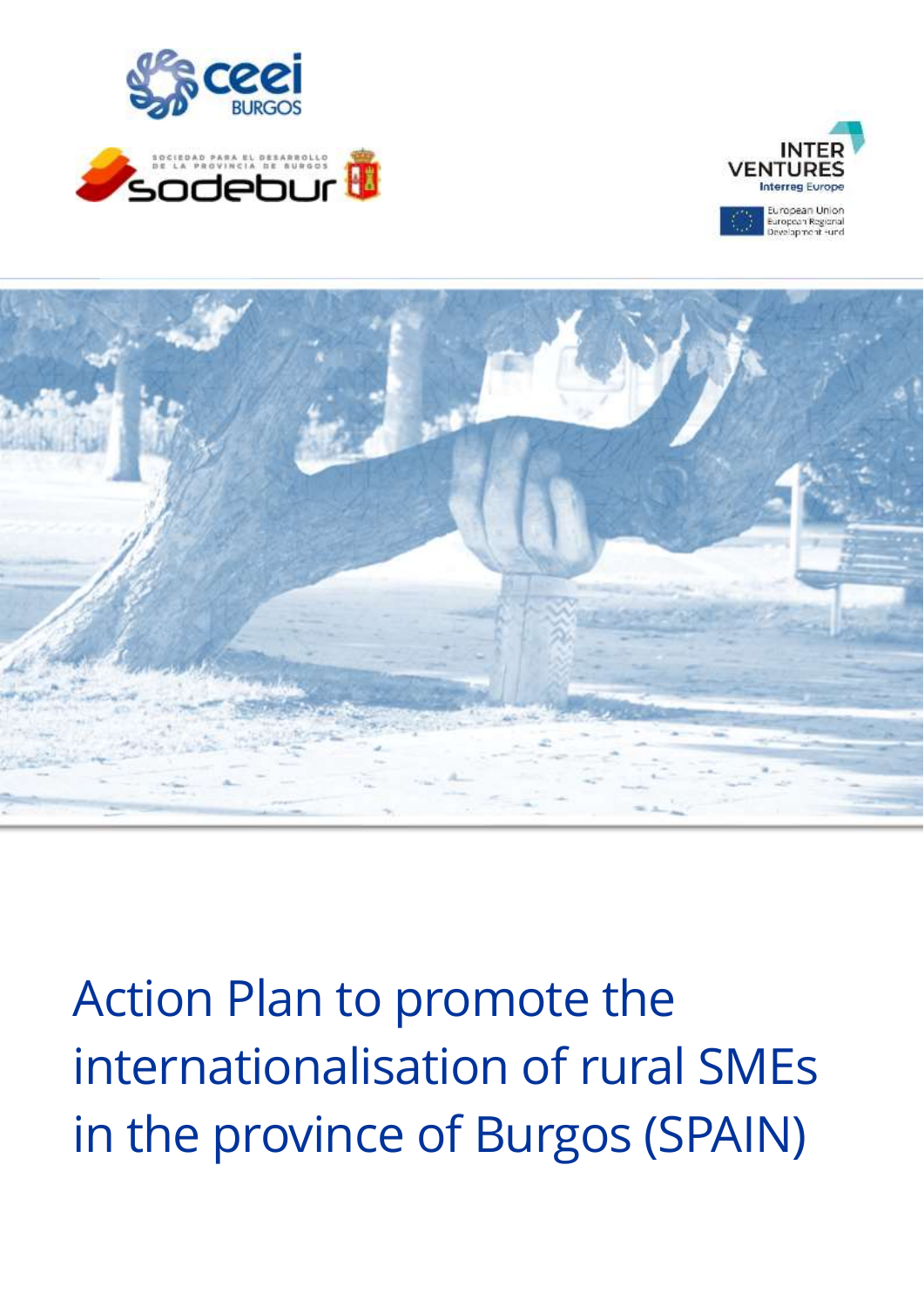## **Contents**

| Action 1 title: Review, improvement and proposal of existing and new training programmes |  |
|------------------------------------------------------------------------------------------|--|
|                                                                                          |  |
|                                                                                          |  |
|                                                                                          |  |
|                                                                                          |  |
|                                                                                          |  |
|                                                                                          |  |
| Action 2 title: Review and improvement of available financial instruments to promote     |  |
|                                                                                          |  |
|                                                                                          |  |
|                                                                                          |  |
|                                                                                          |  |
|                                                                                          |  |

Charles of the Charles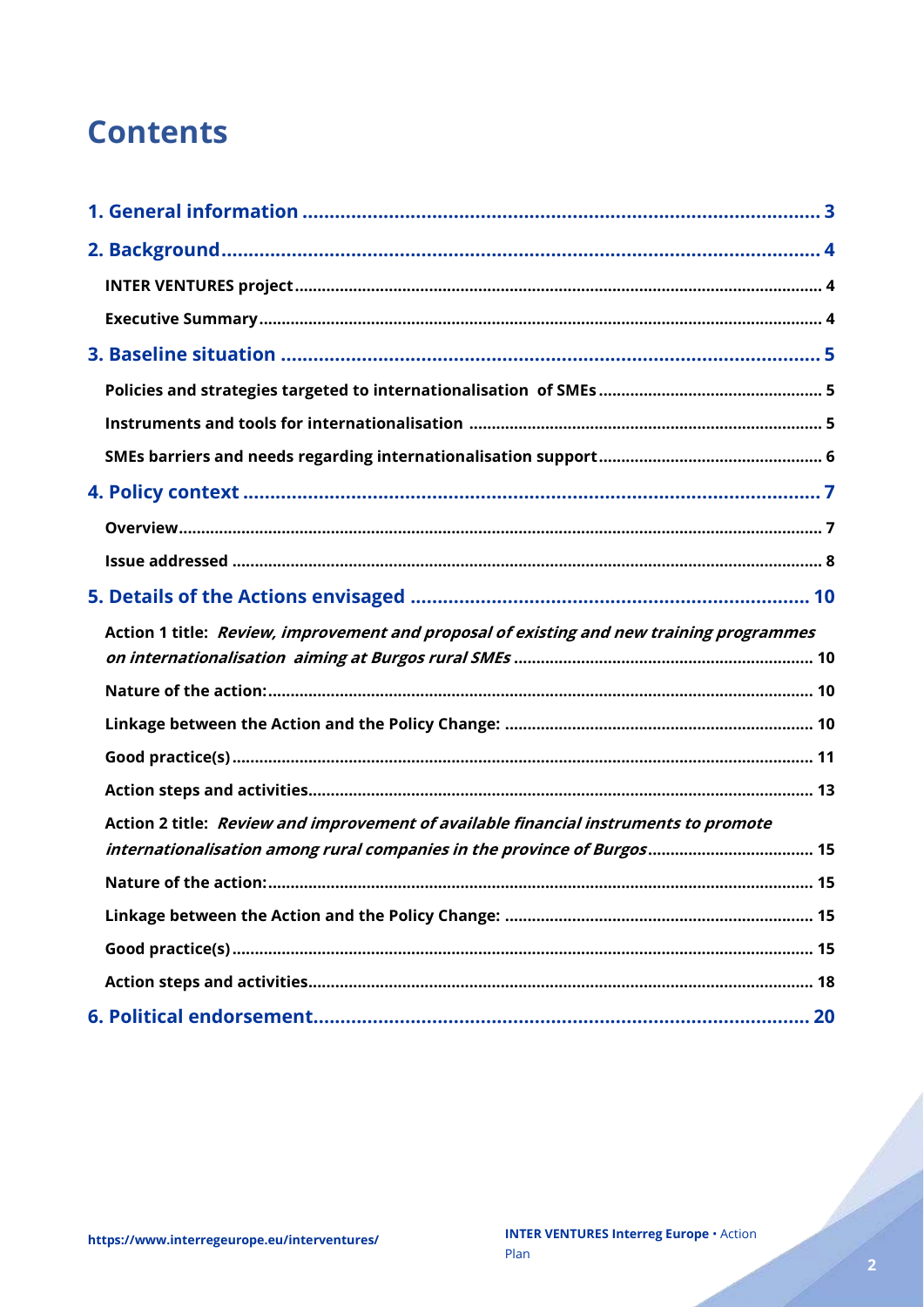# <span id="page-2-0"></span>**1. General information**

**Project:** Policies to promote the internationalisation of SMEs for more competitive regional ecosystems in border areas of the EU

#### **Partner organisations:**

- 5-PP European Business and Innovation Centre of Burgos (CEEI-Burgos)
- 9-PP Society for the development of the province of Burgos (SODEBUR)

#### **Other organisations involved:**

Regional Stakeholders Group participants:

- Institute for Business Competitiveness of Castilla y Leon (ICE).
- Territorial Delegation of Commerce ICEX (Spain and Trade Investments).
- Chamber of Commerce of Burgos.
- FAE Burgos (Businesses Association's Federation).
- ADRI Ribera del Duero Burgalesa (Local Action Group).
- University Isabel I.

**Region:** Burgos Province

**NUTS2 region:** Castilla y León - SPAIN

**Contact person:** Juan Carlos Martínez (CEEI-Burgos) / Beatriz García Val (SODEBUR)

**Email address:** [jcmartinez@ceeiburgos.es](mailto:jcmartinez@ceeiburgos.es) / [bgarcia@sodebur.es](mailto:bgarcia@sodebur.es)

**Phone number:** +34947244332 / +34947061929

er (d. 1917).<br>Fødsler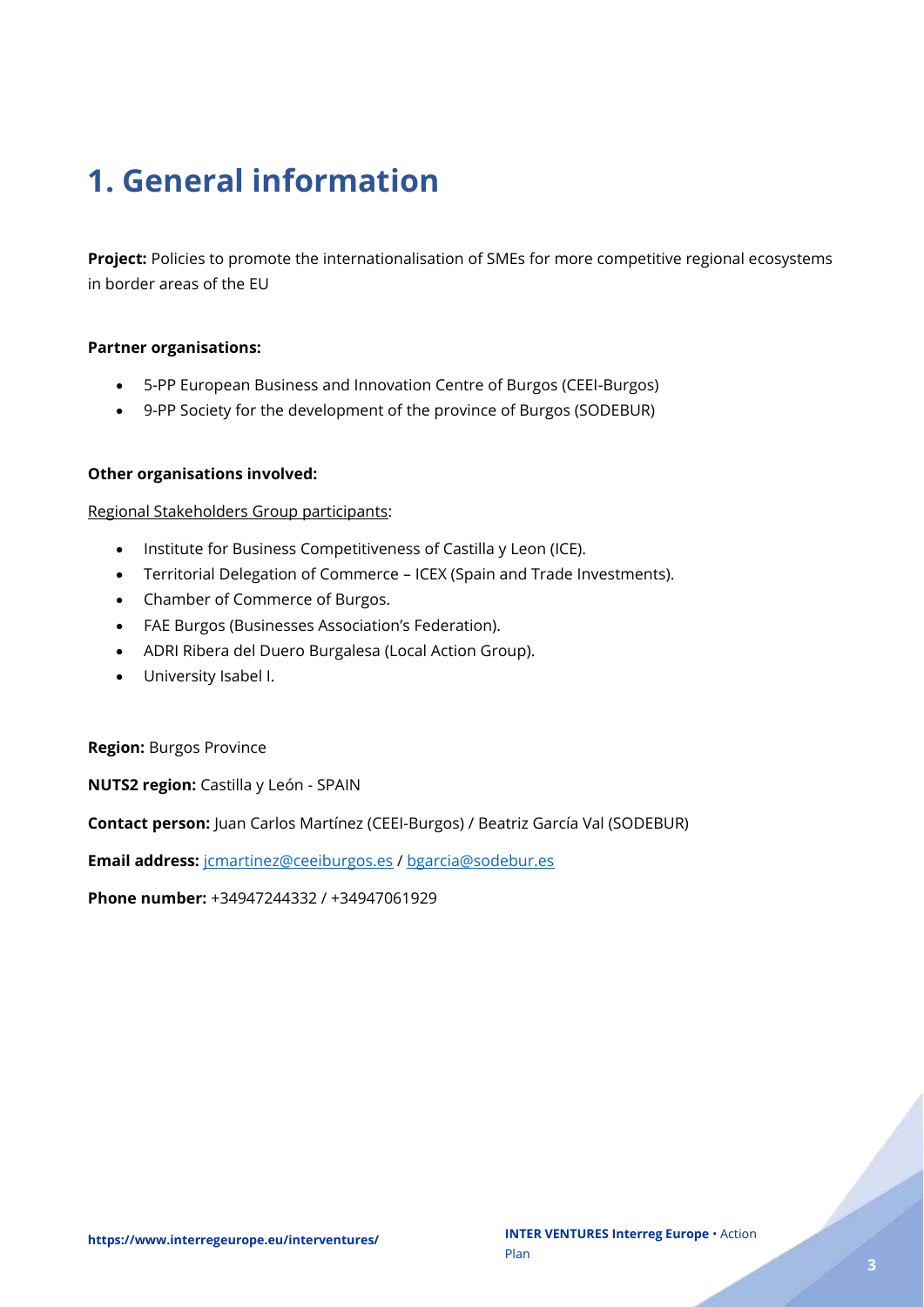# <span id="page-3-0"></span>**2. Background**

## <span id="page-3-1"></span>INTER VENTURES project

INTER VENTURES aims to help internationalise SME's and their activities located along national borders. In doing so, this will spur growth and make EU cross-border regions more competitive. The present Action Plan is prepared in the frame of INTER VENTURES project.

### <span id="page-3-2"></span>Executive Summary

This Action Plan specifies what will be done in the province of Burgos (Spain) during the period February 2022 – January 2023. The purpose is to ensure that the lessons learnt from INTER VENTURES project during two years of interregional learning process (phase 1) are put into action. In fact, it specifies the nature of the actions to be implemented, their timeframe, the stakeholders involved, and the costs and funding sources. Subsequently, it serves as the way the action derives from the project.

Thus, the main goal of the Action Plan is to integrate all the knowledge gained during the first stage of INTER VENTURES project to improve the local policy named **Strategic Plan Burgos Rural for the period 2021-2025 (PEBUR2125)** owned and managed by the project partner Society for the Development of the Province of Burgos (SODEBUR). On these grounds, and accordingly to INTER VENTURES project's main goal, this Action Plan is aimed at *improving internationalisation processes among companies placed in* rural areas based on the development and/or implementation of the two following actions related to capacity building and financial support (but also considering the improvement of support infrastructure – information services):

### **- Action 1. Review, improvement, and proposal of existing and new training programmes on internationalisation aiming at Burgos rural SMEs**

In accordance with the Burgos Situation Analysis report, there is a specific need for human resources with sufficient qualifications and training to carry out internationalisation related tasks. Thus, the main goal of this action is to offer a wide range of tailor-made training opportunities focused on internationalisation. Additionally, aiming at SMEs located and operating in the Burgos province that already started the internationalisation processes or will be expecting to do it in the short run.

### **- Action 2. Review and improvement of available financial instruments to promote internationalisation among rural companies in the province of Burgos.**

This action aims at improving the availability of financial lines (especially dedicated to rural companies) to promote and facilitate internationalisation processes.

Thus, according to the needs previously identified in the area, companies situated in the rural areas of the province of Burgos are requiring new ways of support to improve their internationalisation processes. On these grounds, and based on the knowledge transferred within INTER VENTURES project,

e de la partida de la caracció de la caracció de la caracció de la caracció de la caracció de la caracció de l<br>La caracció de la caracció de la caracció de la caracció de la caracció de la caracció de la caracció de la ca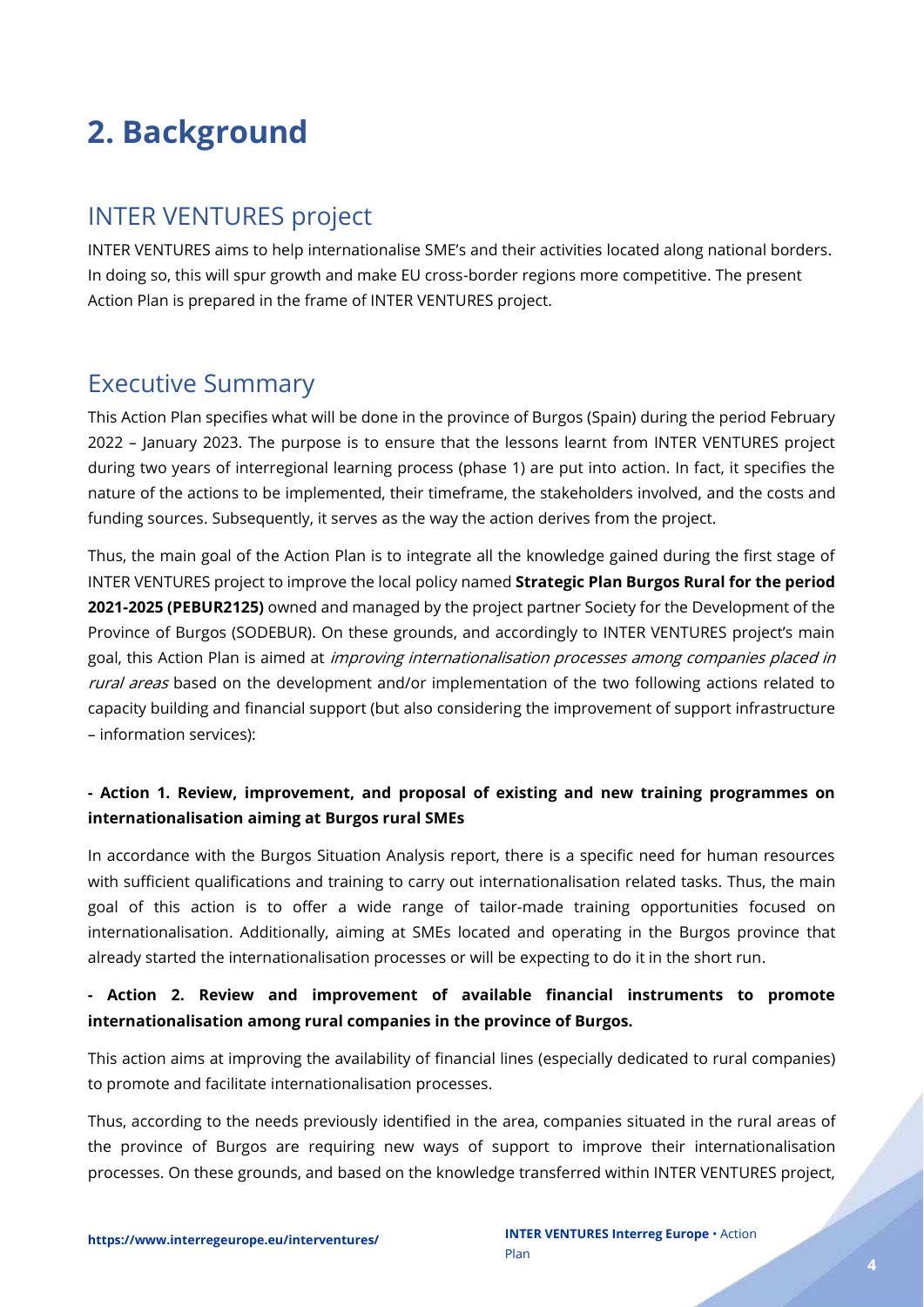this document includes two actions to solve this issue. Thus, this Action Plan is aiming at promoting the internationalisation of rural companies under the perspective of the current economic situation due to the pandemic COVID-19, with the special attention to provide appropriate financial schemes as well as dedicated training programmes.

## <span id="page-4-0"></span>**3. Baseline situation**

## <span id="page-4-1"></span>Policies and strategies targeted to internationalisation of SMEs

Business internationalisation is a decision that each company must make, and it involves a complicated process of assessing not only establishment but also whether the company will be able to handle the new situation with a start-up and international consolidation plan.

At present, there are no strict regulations on internationalisation for SMEs, yet there are various guides that outline the steps to follow and the most relevant information for action such as the provisions of the "Spanish Law on Support for Entrepreneurs and Internationalisation". Mostly standing out is a reference to the internationalisation promotion strategy, the policies that are directed by the Spanish government and coordinated by the Spanish Ministry of the Economy and Competitiveness, followed by the instruments and bodies for this process.

On the other hand, the "Internationalisation Service Guide" created by the Spanish Ministry of Industry, Trade and Tourism provides with general information to support SMEs in their internationalisation processes; in addition, the Regional Government of Castile and León also provides with a large quantity of relevant information on internationalization processes.

This type of information provided by these bodies offers many services. These services include support when companies are considering internationalisation with the procedures and documentation necessary, how to set up a company abroad, and assistance on how to find sources of funding.

As indicated by the Spanish public entity ICEX Spain Export and Investments, some general documents that must be known and used are commercial documents. These documents include invoices, certificates of origin, ATA and CPD carnets, and transport, insurance, and legalization documents. On the other hand, there may be specific documents and certificates depending on the sector. Therefore, various tax and customs issues must be taken into consideration based on whether the destination is within the EU or not.

### <span id="page-4-2"></span>Instruments and tools for internationalisation

Currently, there are various commercial instruments of support in Spain for internationalisation. These instruments include ICEX Spain Export and Investment, the Foreign Network under the scope of the General State Administration, or the various Spanish Chambers of Commerce abroad. Other organizations include Official Credit Institute (ICO), Centre for the Development of Industrial Technology (CDTI), Spanish Development Bank (COFIDES), Spanish Export Credit Agency (CESCE) and ENISA. In

e de la família de la família de la família de la família de la família de la família de la família de la famí<br>La família de la família de la família de la família de la família de la família de la família de la família d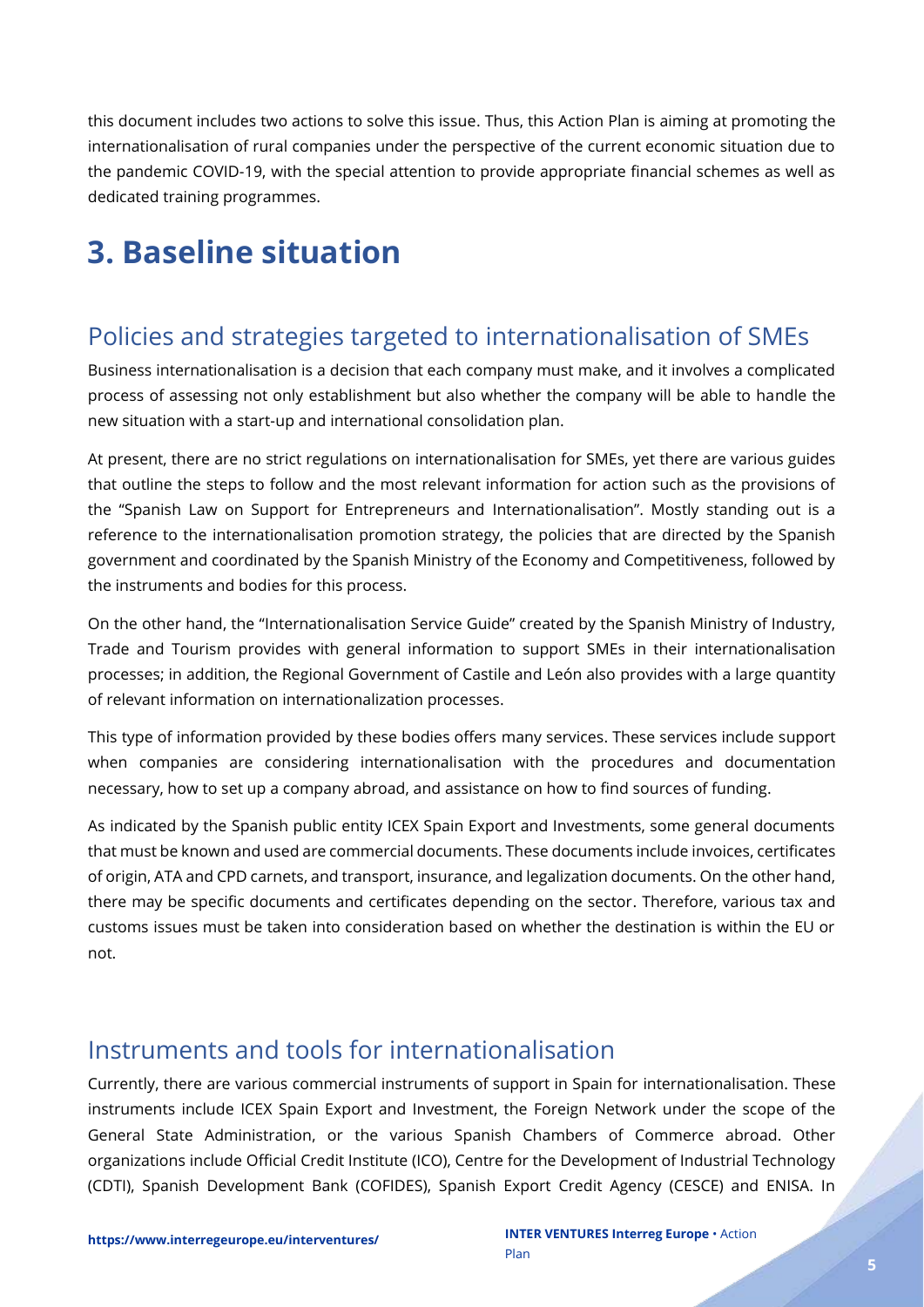addition to this: Institute for Business Competitiveness of Castile and León (ICE) and the Regional Government of Castile and León which are relevant to Burgos province.

Main financial facilities to be highlighted:

- ICO 2019 Export: funding for the self-employed and businesses of up to 12.5 million.
- ICO International Section II Medium and Long-Term Exporting Line: Supplier Credit and Buyer Credit.
- ICO International Medium and Long-Term Exporting Section Channel Line offers funding for companies with a registered address outside Spain.
- The Enterprise Support Fund from CESCE MASTER ORO: liquidity through factoring.
- The Corporate Internationalisation Fund (FIEM): feasibility studies and technical assistance.
- The Reciprocal Interest Adjustment Contract (CARI): incentives for financial institutions granting loans for long-term exporting.
- CDTI offers different project funding programmes and cooperation initiatives on R&D&i internationalisation.
- The FOND-ICOpyme Fund: offers financing for internationalisation processes.
- The ICEX and COFIDES Pyme Invierte: comprehensive support for investment abroad by Spanish SMEs.
- ICEX Next, aimed at Spanish SMEs that wish to internationalize their business and/or consolidate their presence in foreign markets.
- Consolida2 is an ICEX project promoting access by SMEs to the international market except the US.
- Xpande and Xpande-Digital plans promoting SME exporting and international digital marketing as a Burgos Chamber of Commerce initiative.

## <span id="page-5-0"></span>SMEs barriers and needs regarding internationalisation support

Nowadays, companies that engage in an internationalisation process face a series of possible obstacles and difficulties; therefore, it is important for these companies to be aware of the existence of these barriers and how to handle them.

In view of the exchange of opinions with the stakeholders, a general view of the companies in Burgos and our own experience, these are some of the most common barriers we shall highlight:

- Scarce and limited financial resources since there is a long list of requirements to comply with in order to access some programmes.
- A lack of trained personnel. Although there is widespread opinion that this barrier is becoming smaller, there continues to be a language barrier.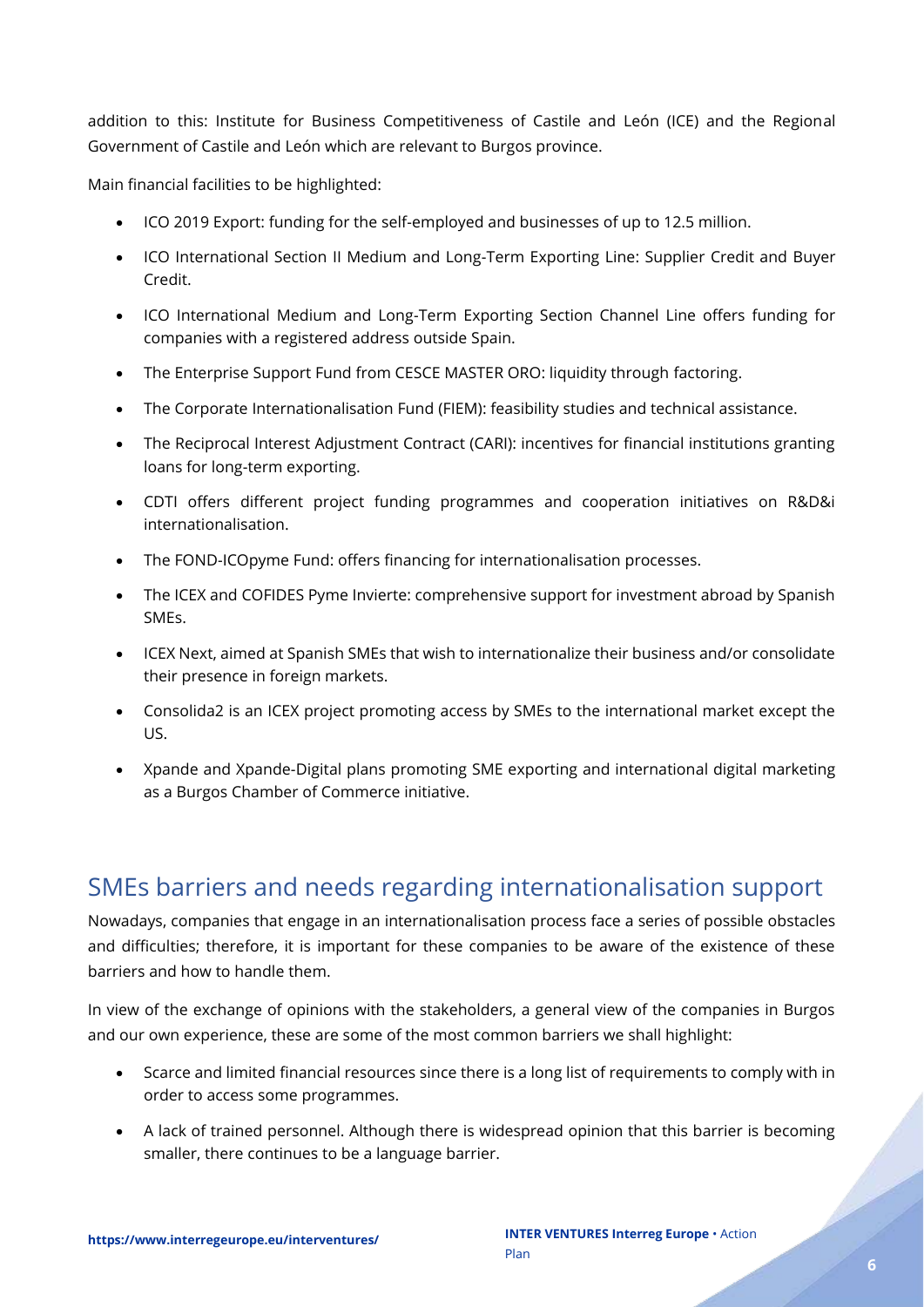- Difficulty identifying customers, business opportunities or foreign markets. There is more and more information all the time on destination countries, but even still, companies believe it is not enough to be able to see clear business opportunities and commit to them.
- Duty-related barriers as the costs of transport, customs, administrative restrictions, etc. are not always completely clear. Costs that lead to a direct increase in the price of the product.
- Production capacity as not all companies have the capacity to increase production in accordance with possible internationalisation requirements due to a lack of resources, machinery, personnel, etc.

On the other hand, some other barriers found yet not shared by all parties equally are:

- Opportunities in logistics distribution as some believe there is a variety of resources meaning they do not think it is a barrier.
- Unawareness of the steps to take for business internationalisation. Some companies continue mentioning a lack of information versus organizations that support internationalisation programmes which believe some of those needs are being met.

These identified barriers will be the base for the design of the actual measures to be implemented.

# <span id="page-6-0"></span>**4. Policy context**

### <span id="page-6-1"></span>Overview

### **The Action Plan aims to impact:**

- ☐ Investment for Growth and Jobs programme
- ☐ European Territorial Cooperation programme
- ☒ Other regional development policy instrument

**Name of the Policy Instrument: STRATEGIC PLAN FOR THE PROVINCE OF BURGOS 2021-2025 (PEBUR 2125)**



**Body responsible for addressed policy:** 9-PP Society for the development of the province of Burgos (SODEBUR)

### **Influence of the partner organization over the targeted Policy Instrument**

9-PP Society for the development of the province of Burgos (SODEBUR) is the policy owner as well as main responsible body for drafting, implementation and follow up of the targeted Policy. In addition, 5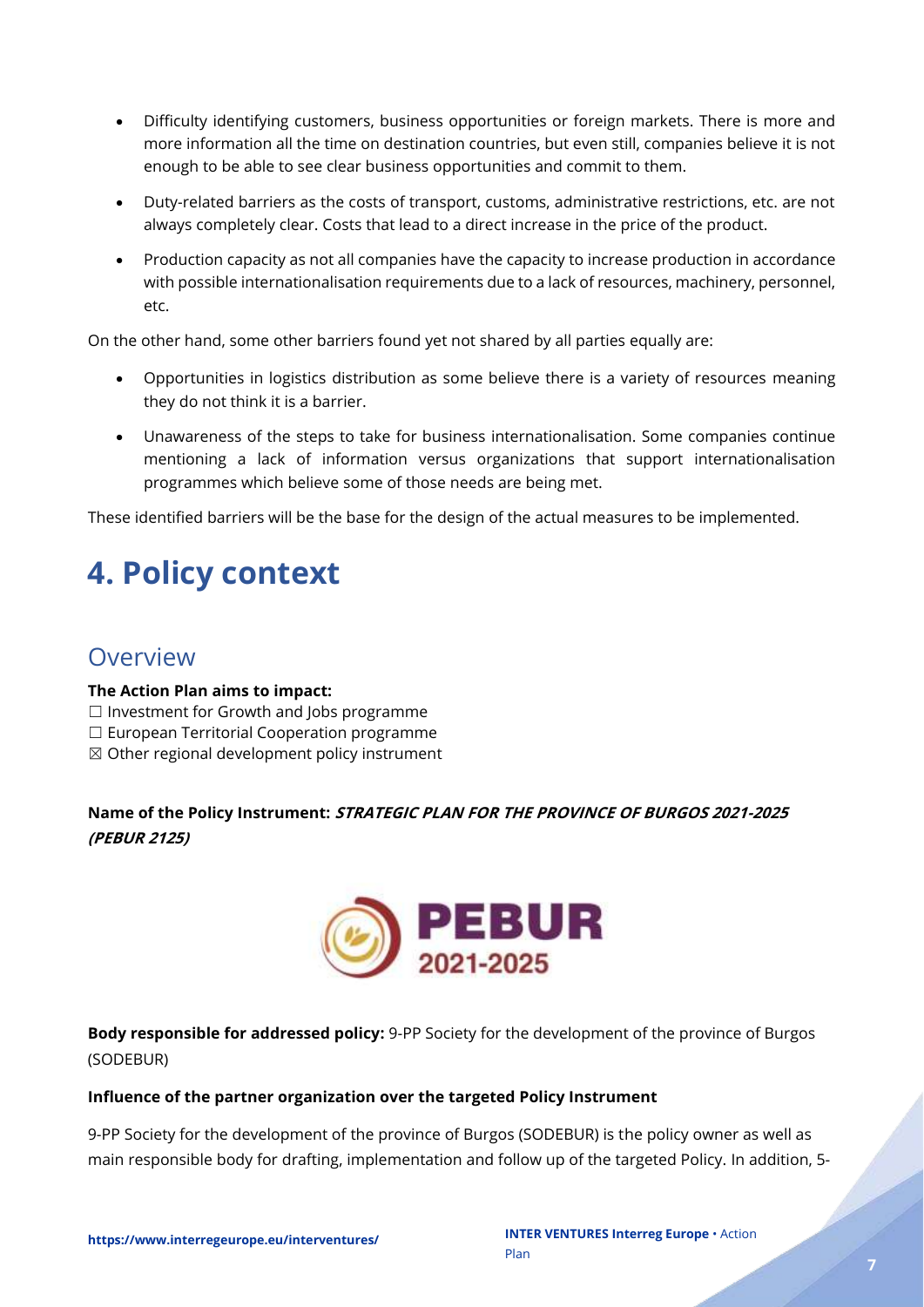PP European Business and Innovation Centre of Burgos (CEEI-Burgos) are involved as they belong to SODEBUR's Board or Directors.

### <span id="page-7-0"></span>Issue addressed

### **Evaluation of the current operation of the policy, functioning of the policy**

The most powerful policy tool to promote the goals of rural development in the territory will be the next Strategic Plan for the province of Burgos 2021-2025 which is being currently elaborated. It is foreseen to publicly present this new Strategy during last months of the year 2021.

The main objective of PEBUR2125 will be the definition of strategic actions based on the ideas and challenges for the future at short and medium term for rural development in the province of Burgos. In addition, the Strategy will pay special attention to the six territorial areas the province of Burgos is divided into and where different Local Action Groups work in.

This new strategic plan will give continuity to PEBUR1520 (the last operative and applicable Strategy in the territory during 2015-2020) in a crisis scenario that will create new challenges that need to be faced. Therefore, the importance of linking this new Plan to the strategic dimensions of the **2030 Agenda** and, by extension, with the 17 Sustainable Development Goals (SDG) detailed by UNESCO must be highlighted. In this context, this Strategy will demonstrate the capacity of the province of Burgos to adapt itself to the new situation by coordinating its intervention priorities with the **new European Financing framework (2021-2027) as well as the instrument "Next Generation EU"** (Recovery and Resilience Plan).

SODEBUR aims at orienting the whole process of the new Strategic Plan's elaboration (PEBUR2125) to **four fundamental aspects**: post-COVID19 economic recovery, sustainability, repopulation, and smart territory's concept.

More concretely and speaking about internationalisation issues, all barriers mentioned before and detected based to the exchange of opinions with relevant stakeholders will be considered during drafting's process (especially those related to the scarce and limited financial resources and the lack of trained staff).

### **Problem(s) with the Policy Instrument, problems to be targeted**

This new Strategic Plan for the territory will be the third Strategy after the ones which were active during previous programming periods; 2010-2015 and 2015-2020.

It has been demonstrated due to a careful revision of the document that the previous strategy – Strategic Plan Burgos Rural for the period 2015-2020 (PEBUR1520) – did not include any direct reference to implementation of projects related to the improvement of internationalisation processes in a rural environment. The need for developing and locally implementing new initiatives related to this topic (and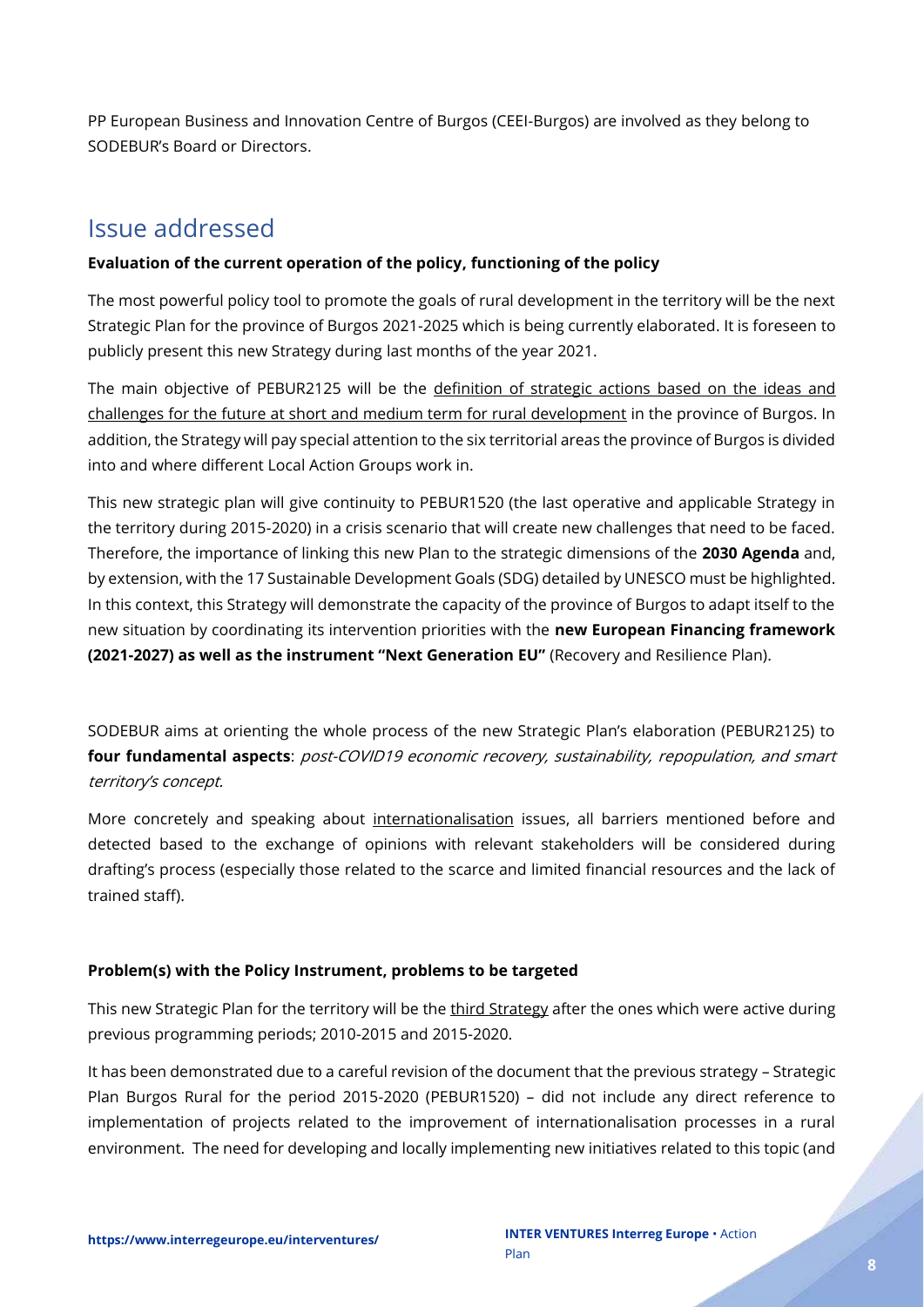with this aim) has been clearly demonstrated by the comments and feedback from agents included on the Regional Stakeholders Group constituted within INTER VENTURES framework.

As there is a lack of direct references to internationalization processes' improvement, it is necessary to consider during the drafting process of this new policy instrument (PEBUR2125) all the knowledge gained during the phase 1 (interregional learning process) of INTER VENTURES project with the aim of improving internationalisation processes in the rural areas of the province of Burgos. In addition, detected barriers being the origin point of this Action Plan (limited financial resources and lack of trained personnel) will be also considered during the elaboration process of this new policy instrument.

### **Indicator(s) measuring the success of policy influencing**

| Self-defined indicator        | New measures/tools to support SME<br>internationalisation in the Policy Instrument |  |
|-------------------------------|------------------------------------------------------------------------------------|--|
| Target value of the indicator |                                                                                    |  |

### **Description of the situation after the Policy Instrument is targeted**

INTER VENTURES project has contributed to arise the need (not covered till now) to dedicate specific resources to improve internationalisation processes among rural companies in the province of Burgos. Thus, the kind of change initially foreseen to improve the targeted policy instrument is through the implementation of new projects (Type 1 defined in Interreg Europe Programme Manual). On these grounds, it is feasible that the new Strategic Plan for the Province of Burgos (PEBUR2125) provides funding for this concrete issue.

As detailed above, this improvement is necessary as far as internationalisation is understood. The improvement is used as a new tool to enhance competitiveness, especially for those companies placed in rural areas (internationalisation not only considered as a way to sell abroad but also to start dealing in international markets).

So, the main outcomes due to Action Plan implementation will be related to provision of specific funding as well as capacity building to improve internationalisation processes of the local SMEs.

Thus, the results of this action will be measured based on the following indicators:

- Number of rural companies applying for public funding.
- Number of professionals participating in the training programmes.

Implementation of the actions described below will be directly related to the change of the Policy Instrument (as far as they will contribute to improve the Strategic Plan for the Province of Burgos (PEBUR2125) within the development of new projects).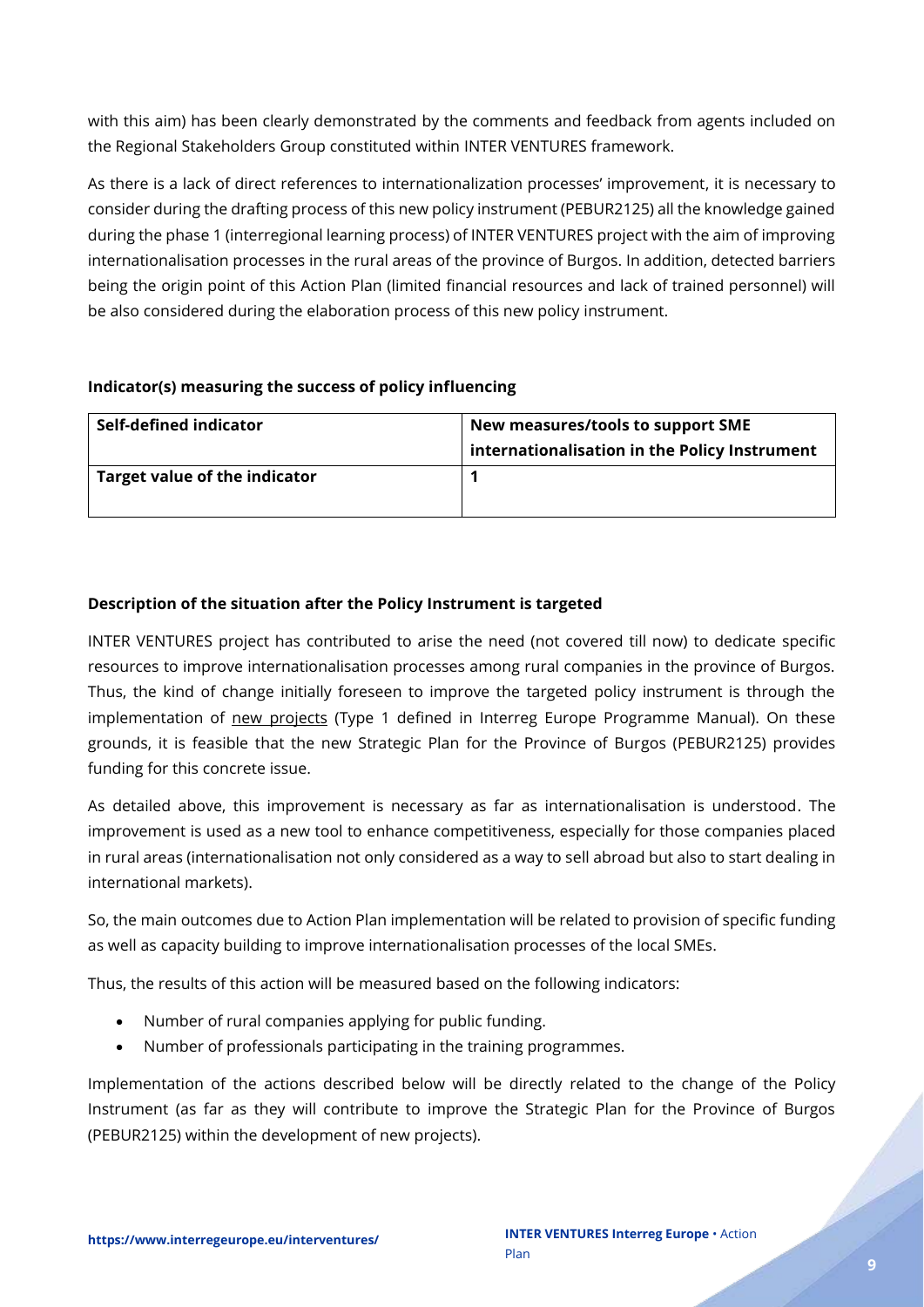## <span id="page-9-0"></span>**5. Details of the Actions envisaged**

<span id="page-9-1"></span>Action 1 title: **Review, improvement and proposal of existing and new training programmes on internationalisation aiming at Burgos rural SMEs**

### <span id="page-9-2"></span>Nature of the action:

Main goal of this action is to improve the capacities of the staff working on rural SMEs to promote and facilitate the participation of these companies in the internationalisation processes. These training programmes will be mainly dedicated to those potential companies "starting" or with the "intention" to internationalise.

The format of this action will be depending on the evolution of COVID-19 pandemic. Nowadays, initiation online seminars (knowledge pills) are foreseen to be developed covering the main relevant information and capacities needed to involve the company in an internationalisation process: entities offering support for internationalisation at local/regional/national level (and offered services), lines of financing, how to start exporting, how to improve the knowledge of potential foreign markets etc.

In addition, the possibility of counting on the support of an external mentor during the "practical" process for all participants will be studied to offer Burgos rural SMEs one-to-one tailor-made mentoring programmes.

In accordance with this, the first action will be aiming at reviewing and improving existing training programmes on internationalisation aiming at Burgos rural SMEs. Following the needs and circumstances of the targeted SMEs, new specific training programmes will be proposed as well, those including innovative concepts/facilities such "soft-landing" or "piggy-backing".

Besides, a lack of communication and information is one of the detected barriers refraining rural SMEs to engage in internationalisation processes. This action will include specific dissemination activities – regarding the existing training courses and programmes - mainly through the network or Rural Innovation Agents managed by SODEBUR.

The tackled policy instrument considers internationalisation in a very residual way, rather than specifically as a method to improve competitiveness. Yet, this action will contribute to plan a new project (included and being financed under this provincial Strategy) to reach this goal from the basis of gaining more competences and capacities among the staff dedicated to these issues.

## <span id="page-9-3"></span>Linkage between the Action and the Policy Change: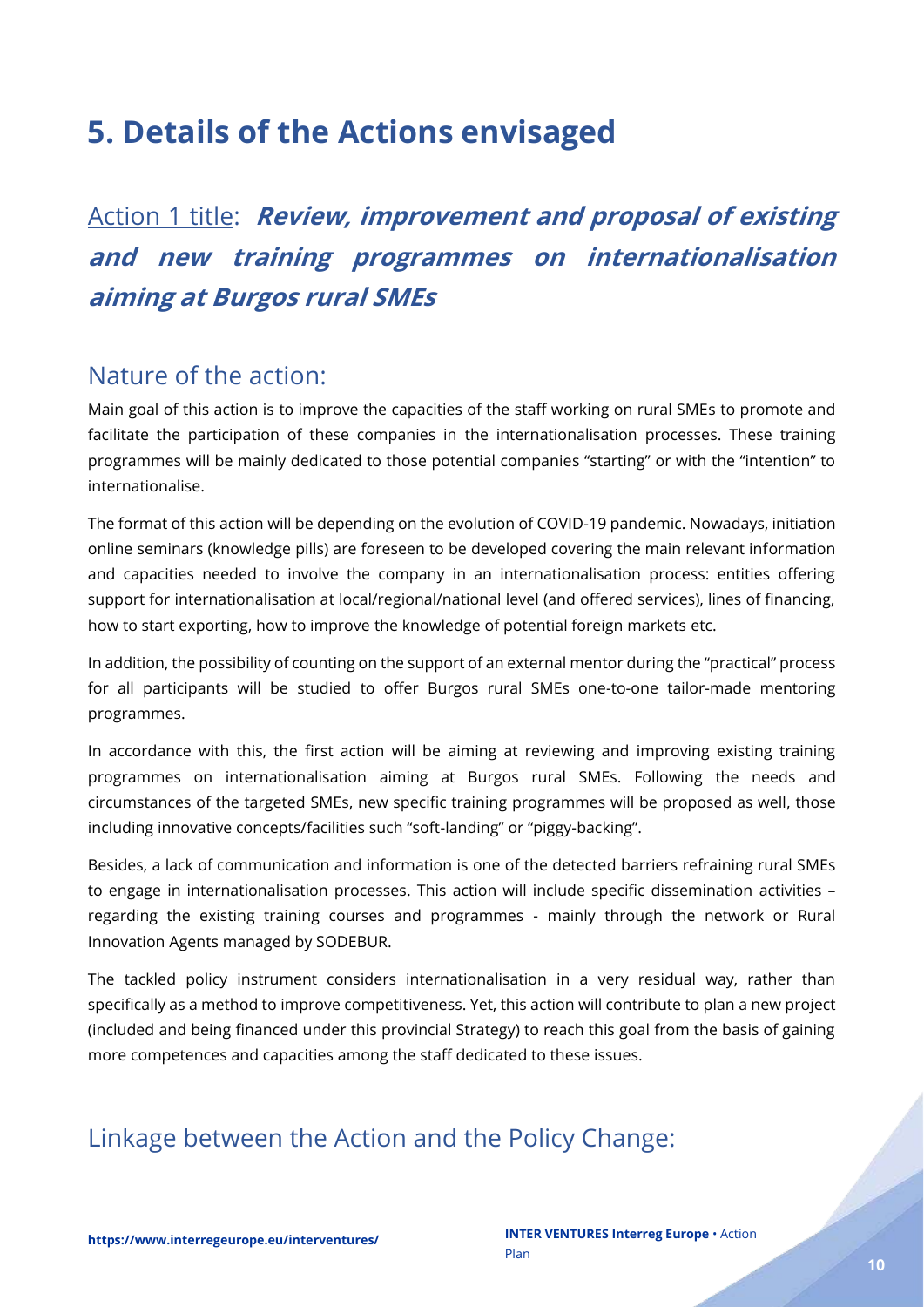This action is a policy change and it is going to be included since the very beginning in the new programming period of the policy instrument.

## <span id="page-10-0"></span>Good practice(s)

#### **Interregional exchange of experience**

Burgos Situation Analysis Report detected two main gaps between internationalisation related policies and the actual needs of rural SMEs:

- Although a high number of companies produce import and export plans (62%), this is a figure that needs to be increased. These plans are essential tools to attempt internationalisation processes based on strong foundations. Therefore, the need for training and advisory services to help these companies create such plans is considered significant not to mention that the plans currently available may not be sufficient.

-There is a scarce number of human resources with expertise in internationalisation related issues. The study conducted did not find existing support measures to assist with these needs. This issue will be addressed in the Action Plan, as one of the main weaknesses to be solved.

In terms of interregional exchange of experiences, the inspiration for this action comes from the good practice named "ADELANTE" from the partner "Rzeszow Regional Development Agency" (Poland). The purpose of this GP is to provide training and counseling support to enterprises and their managerial personnel in the field of management, development, and MSMEs/SMEs internationalisation concerning renewable energy branch. Its specific actions are:

- Skills development of managerial board and employees in the field of management strategy and internationalisation of entrepreneurial activity

- Providing knowledge related to the development strategy, commercialization, and internationalisation to SMSs and MSMEs engaged in renewable energy branch

- Dissemination, promotion, and adoption of foreign solutions to the Polish market.

### **Transferred elements**

As "ADELANTE" good practice aims at providing training and counselling support regarding internationalisation in the field of renewable energy, a further replication to the other sectors will be envisaged.

Furthermore, the structure and main content of this good practice will be partially transferred to the province of Burgos (Spain) but without restrictions in the economic sector of the targeted companies. Thus, not only SMEs from the field of renewable energy will be accepted but also all companies placed in rural areas interested in improving their knowledge and capacities to export will have the possibility to take part on this programme.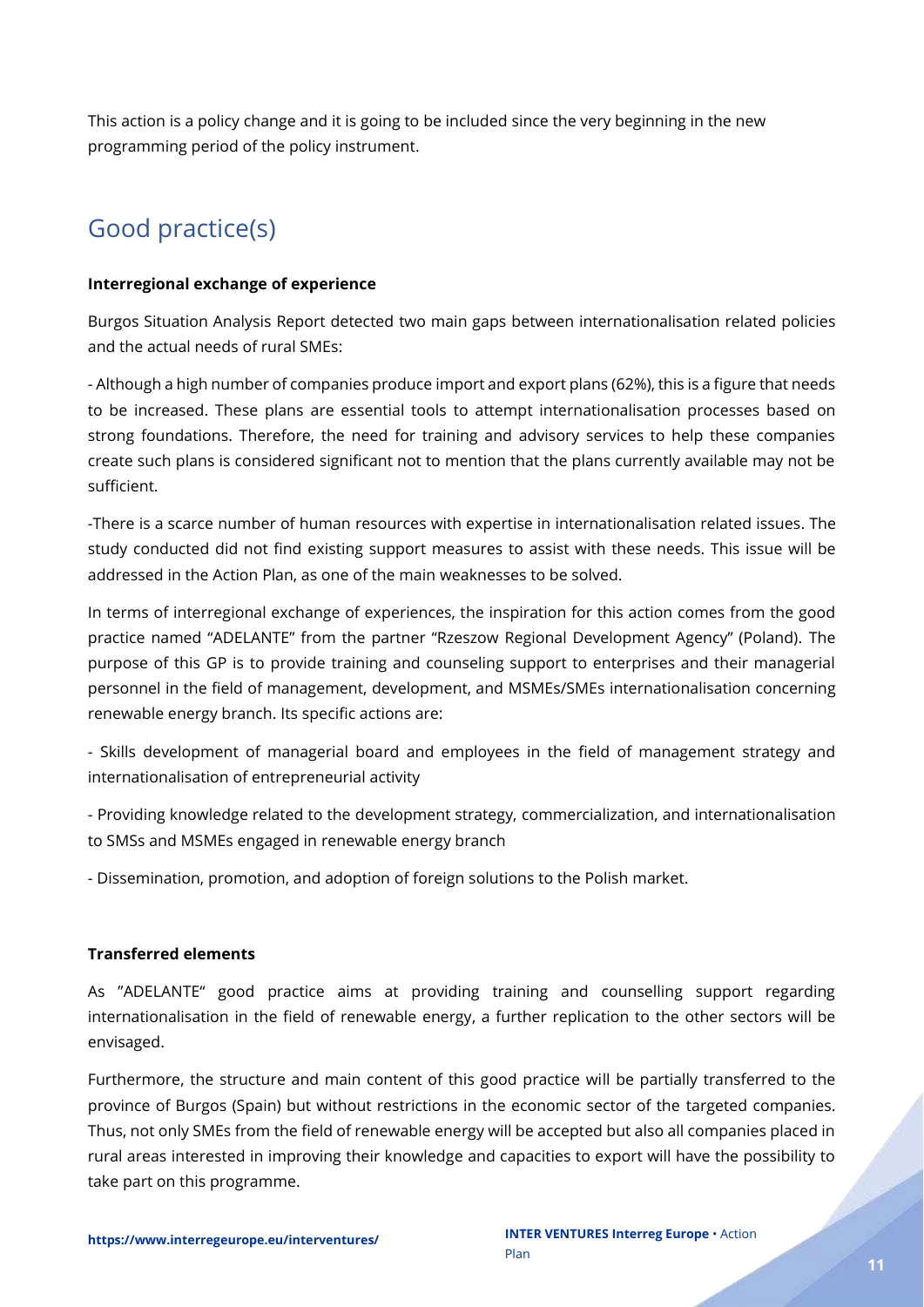The Polish experience provides solutions to 1) lack of models related to the development, management, promotion, and internationalisation of SMEs' activities in the field of renewable energy branch and 2) low level of competences of managerial personnel in the field of renewable energy, the foreseen action in the province of Burgos (Spain) will adapt the methodology used combining training and mentoring for participants (without limiting the economic sector they belong to).

### **Stakeholders involved**

The responsible for implementation of this Action will be INTER VENTURES project partners 9-PP Society for the development of the province of Burgos (SODEBUR) in close collaboration with 5-PP European Business and Innovation Centre of Burgos (CEEI-Burgos).

In addition to this, the following relevant stakeholders will be involved in the actual definition and implementation of this action in attempt to try to bridge the gap between the target groups (SMEs) and the policy maker by means of their close contact with targeted SMEs as part of their regular activities and interests:

- Institute for Business Competitiveness (ICE) of Castile and León.
- Provincial Directorate for Trade (Spanish Ministry of Industry, Trade and Tourism).
- Burgos Chamber of Commerce, Industry and Services.
- Burgos Confederation of Business Associations (FAE).
- Burgos Economists Association.
- Universidad Isabel I.
- Rural Development Associations.

| <b>Cost of the action:</b> | To be determined (pilot in 2022)               |  |
|----------------------------|------------------------------------------------|--|
|                            |                                                |  |
| <b>Resources:</b>          | The action will be mainly about providing      |  |
|                            | financing by using funds coming from the       |  |
|                            | following entities:                            |  |
|                            | - PP5 - CEEI Burgos (Own resources)            |  |
|                            | - PP9 - SODEBUR (Own resources)                |  |
|                            | - ICE. Regional Government of Burgos. ERDF     |  |
|                            | 2021-2027 (or remaining funds from the period  |  |
|                            | 2014-2020).                                    |  |
|                            | - Chamber of Commerce of Burgos. ERDF 2021-    |  |
|                            | 2027 (or remaining funds from the period 2014- |  |
|                            | 2020).                                         |  |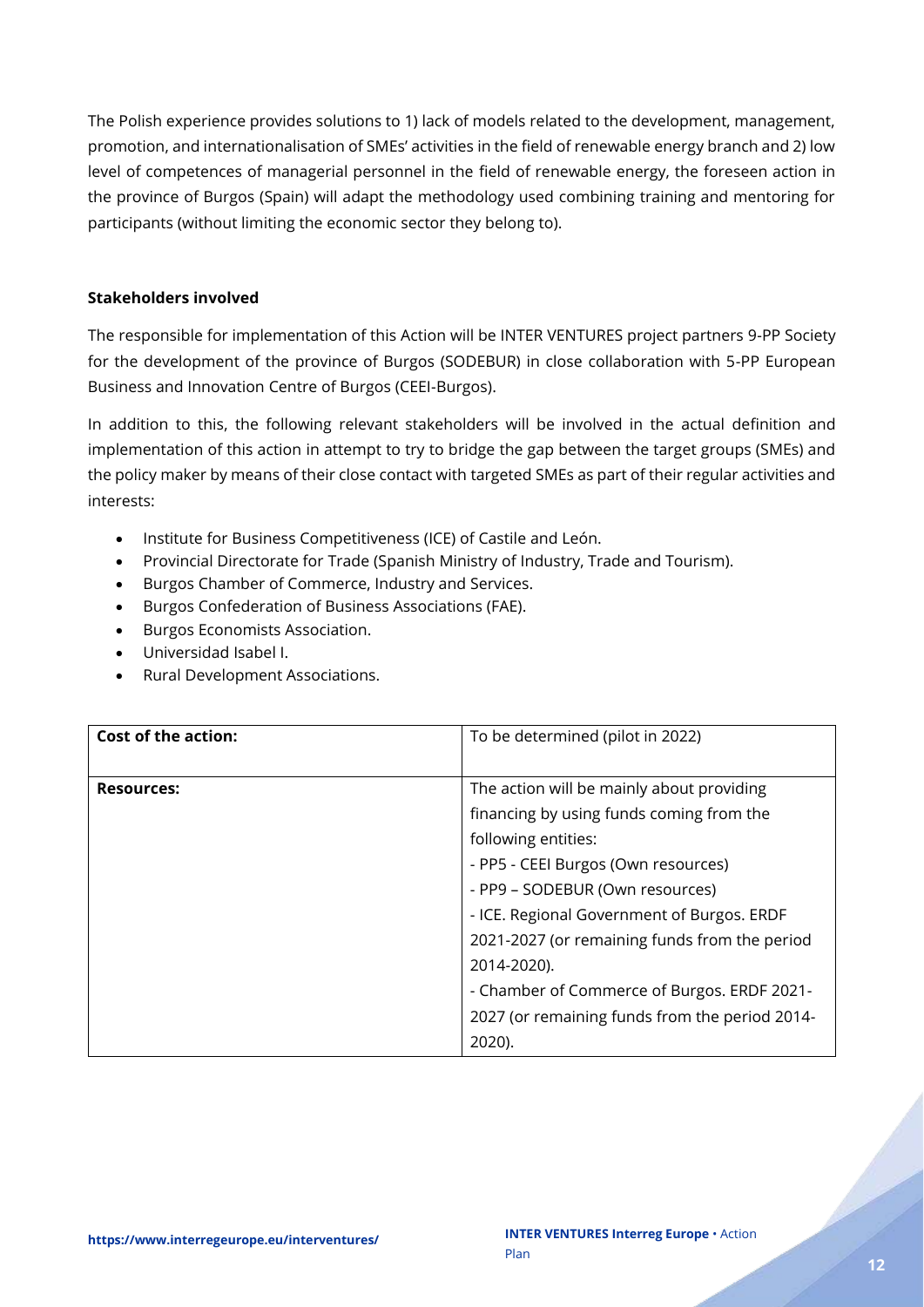## <span id="page-12-0"></span>Action steps and activities

| <b>Action steps</b>      | <b>Responsibility</b>       | <b>Timeline</b>   | <b>Estimated cost of the</b> |
|--------------------------|-----------------------------|-------------------|------------------------------|
| (what will be done)      | (Who will do it - reference | (start and end    | action step                  |
|                          | to the stakeholder          | dates)            |                              |
|                          | involvement)                |                   |                              |
| Assessment of            | PP5 CEEI Burgos and         | January - March   | To be determined             |
| existing                 | PP9 SODEBUR                 | 2022              | (Tbd). Funded by PP5         |
| internationalisation     | Listed stakeholders' active |                   | and PP9 own resources        |
| focused training         | involvement in both         |                   |                              |
| programmes               | definition and              |                   |                              |
|                          | implementation              |                   |                              |
|                          | processes                   |                   |                              |
| Improvement of           | PP5 CEEI Burgos and         | April - July 2022 | To be determined             |
| selected training        | PP9 SODEBUR                 |                   | (Tbd). Funded by PP5         |
| programmes and           |                             |                   | and PP9 own resources        |
| definition of new ad-    | Listed stakeholders' active |                   |                              |
| hoc ones                 | involvement in both         |                   |                              |
|                          | definition and              |                   |                              |
|                          | implementation              |                   |                              |
|                          | processes                   |                   |                              |
| Pilot project            | PP5 CEEI Burgos and         | August-           | To be determined             |
| (launching of            | PP9 SODEBUR                 | December 2022     | (Tbd)                        |
| improved and new         |                             |                   |                              |
| training programmes      | Listed stakeholders' active |                   |                              |
| aiming at rural SMEs     | involvement in both         |                   |                              |
| from Burgos              | definition and              |                   |                              |
| province) and            | implementation              |                   |                              |
| selection of             | processes                   |                   |                              |
| beneficiaries            |                             |                   |                              |
| Improving                |                             | Transversal:      | PP9 own resources            |
| information services     | PP9 SODEBUR                 | February 2022 -   |                              |
| to rural companies;      |                             | January 2023      |                              |
| Promotion of             |                             |                   |                              |
| available financing      |                             |                   |                              |
| lines - Rural            |                             |                   |                              |
| <b>Innovation Agents</b> |                             |                   |                              |
|                          | PP5 CEEI Burgos and         | Transversal:      | Own resources (5-PP,         |
| Monitoring of the        | PP9 SODEBUR                 | February 2022 -   | 9-PP and involved            |
| implementation of        |                             | January 2023      | stakeholders                 |
| the action               |                             |                   | workforce)                   |

e de la partida de la caracció de la caracció de la caracció de la caracció de la caracció de la caracció de l<br>La caracció de la caracció de la caracció de la caracció de la caracció de la caracció de la caracció de la ca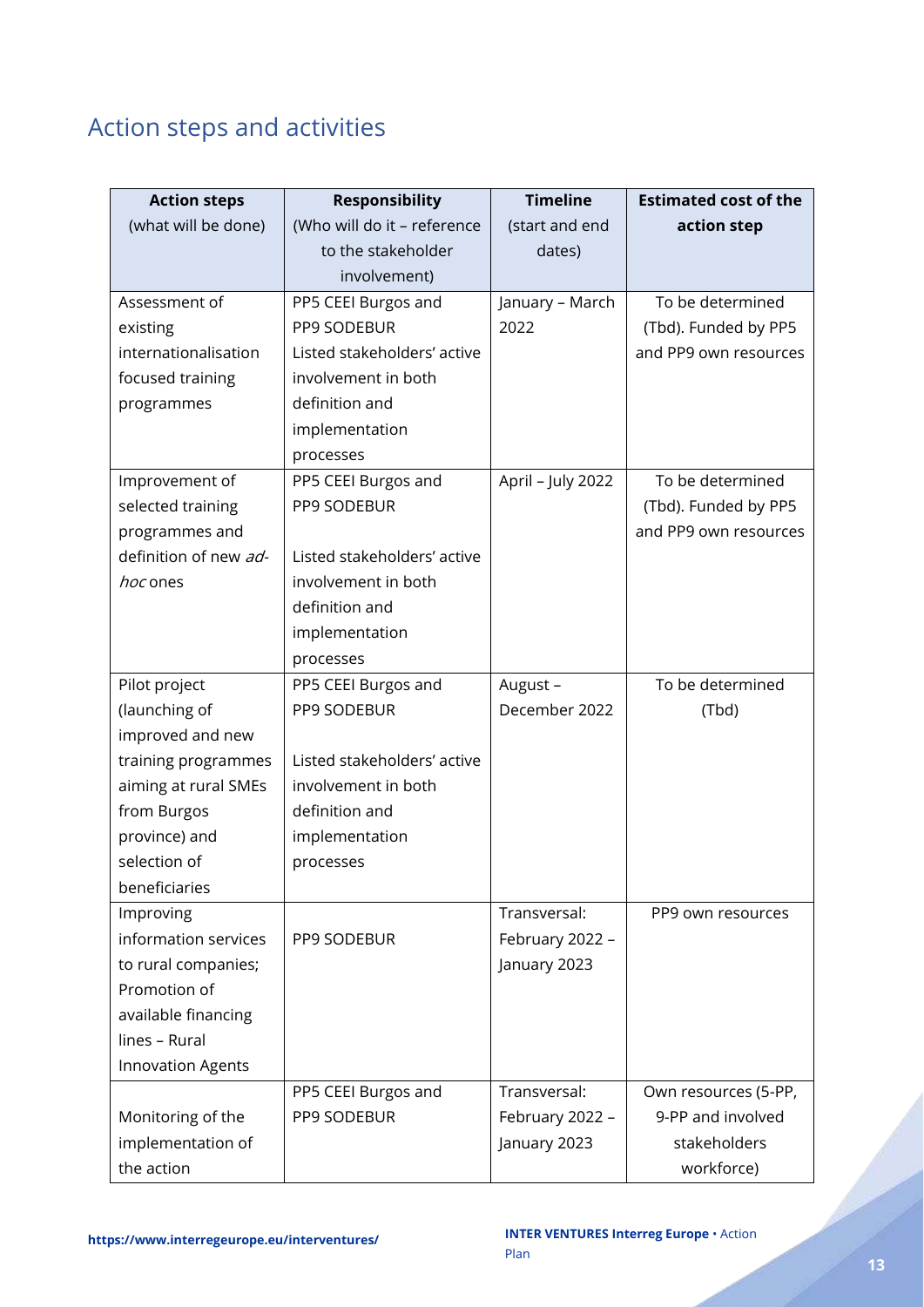| Listed stakeholders' active |  |
|-----------------------------|--|
| involvement in both         |  |
| definition and              |  |
| implementation              |  |
| processes                   |  |

a dhe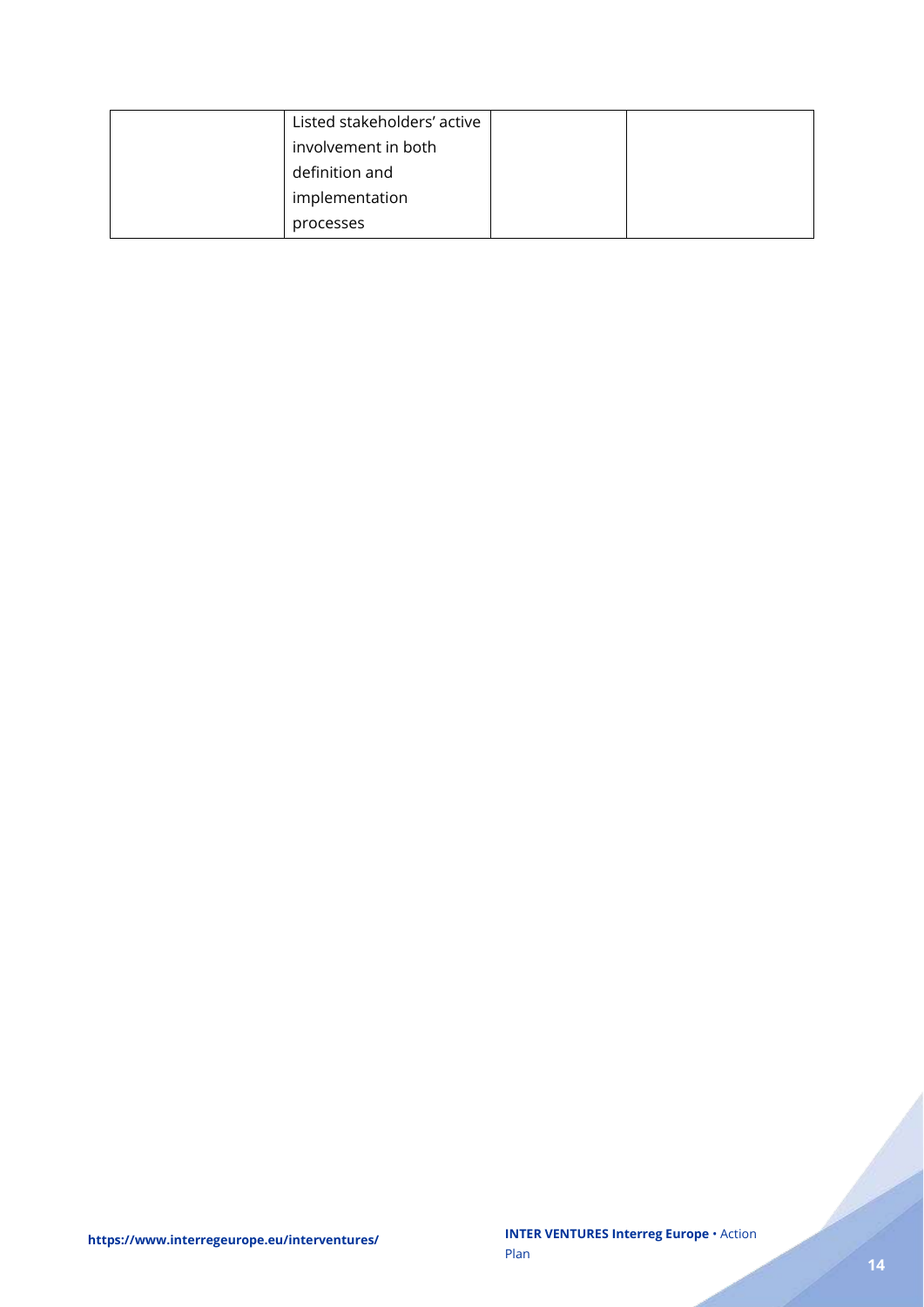## <span id="page-14-0"></span>Action 2 title: **Review and improvement of available financial instruments to promote internationalisation among rural companies in the province of Burgos**

### <span id="page-14-1"></span>Nature of the action:

One of the main barriers for SMEs internationalisation – as it was stated in the Burgos Situation Analysis Report elaborated within INTER VENTURES project's framework – is the limited financial resources available for this issue. On top of this, bureaucracy constrictions are an additional difficulty in order to access these facilities.

This action will lead, on the other hand, to the review of the available financial instruments for the rural companies in the province of Burgos to promote internationalisation with special attention to the instruments and facilities managed by the Institute for Business Competitiveness of Castilla y Leon (ICE). This depends on the Regional Government of Castilla y León, and also on members of the INTER VENTURES' Regional Stakeholders Group.

The action will also target to provide for the detected needs (and/or gaps) with the launch of new financial facilities within the targeted Policy Instrument or complementing the existing ones (the one being managed by ICE – Regional Government of Castilla y León or those already managed by SODEBUR; microcredits line) with the new features proposed in this action.

Finally, this action will include the promotion among rural companies of all existing financial instruments by means of the network or Rural Innovation Agents managed by SODEBUR. This network is formed by three technicians directly operating in the territory giving support to rural companies and potential entrepreneurs which will actively disseminate these facilities. This includes micro finances as an efficient alternative financing option. It will be directly dedicated to *improving the information services* offered to the companies.

## <span id="page-14-2"></span>Linkage between the Action and the Policy Change:

This Action means a policy change.

## <span id="page-14-3"></span>Good practice(s)

### **Interregional exchange of experience**

The interregional learning to define this action comes from the need to offer specific financing to improve internationalisation among rural companies. Thus, the good practice presented by 2-PP Union of the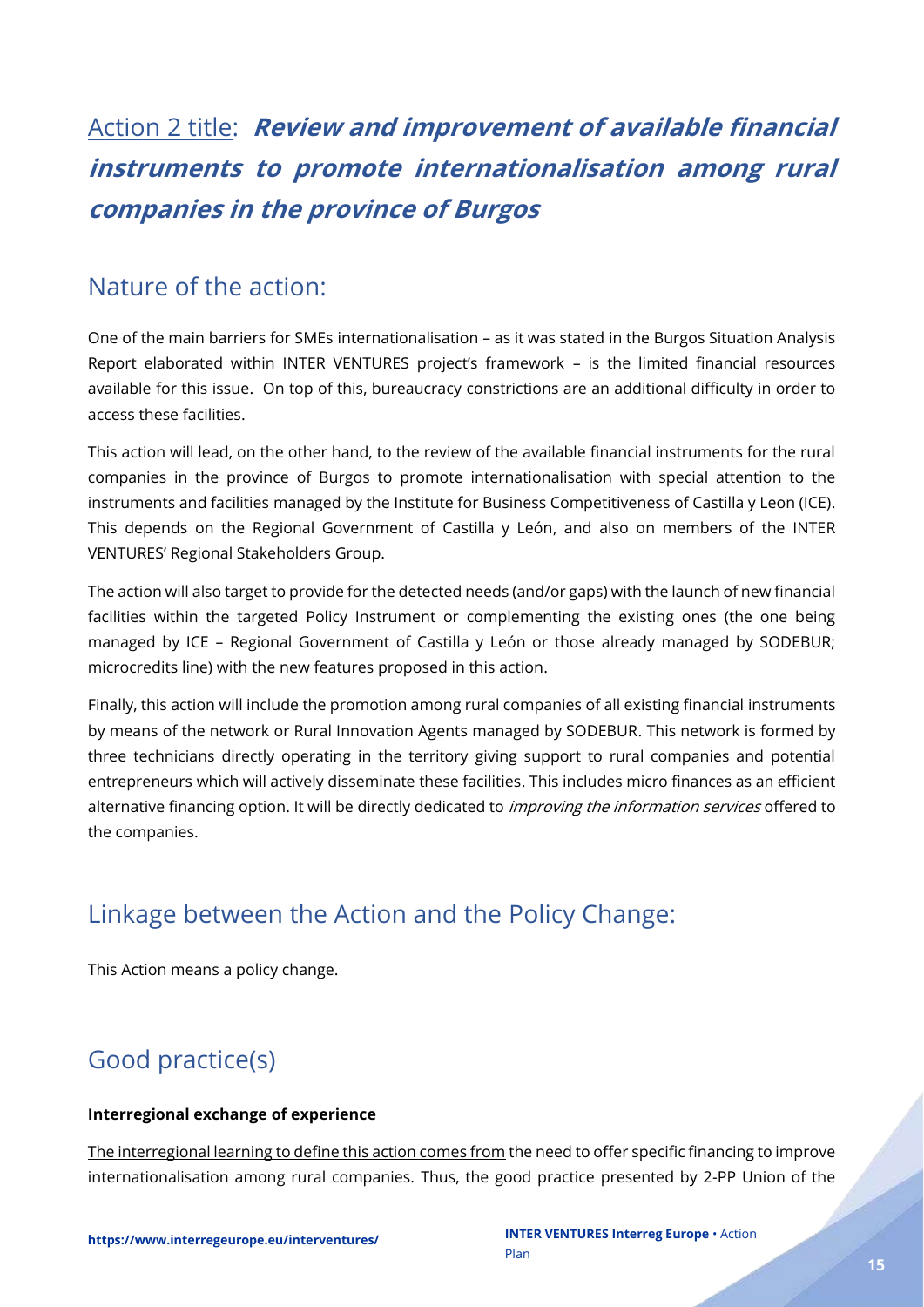Chambers of Commerce, Industry, Agriculture and Crafts of Lombardy (Italy) named "**Regional Operative Programme Lombardia (2014 – 2020), 2019 Call for internationalisation"** has been a source of inspiration.

The call is aimed at promoting the internationalisation of SMEs placed in Lombardy region (Italy), supporting the realization of complex projects designed to develop and/or consolidate their presence and capacity for action in foreign markets.

The focus of this initiative is to support SMEs which have been listed in the Register of Companies and have been active for at least 24 months with operational headquarters in Lombardy. The funding is granted in the technical form of a medium-long term loan, exclusively out of the Fund's resources, to cover a maximum of 80% of the total eligible costs. The amount of the loan that can be applied for is between a minimum of 50,000 euros and a maximum of 500,000 euros. Overall dedicated financial support is 13 million euros.

### **Transferred elements**

The main transferred elements are the *objective* of the good practice "promoting the internationalisation of SMEs (placed in the province of Burgos, Spain, this time) to support the implementation of projects to consolidate the presence and capacity for action in foreign markets" through the **launching of a specific financing facility**.

Other elements (within this good practice as a source of inspiration) to be considered during the implementation of the action are the following:

- Beneficiaries: in Italy the call is opened to all sectors and to all SMEs which have been operating within Lombardia region for at least 24 months.

- Funding: the Italian call is a loan up to 80% of eligible costs.

As an alternative, the possibility of launching a grant to cover the costs eligible for the internationalization will be also studied and considered in the province of Burgos.

- Budget: 13 M€ is a disproportionate amount for the province of Burgos. The budget will be adapted to the reality and circumstances of the territory (as far as the number and features of SMEs in Burgos, Spain, is quite different from those established in Lombardy region, Italy) as well as the economic capacity of the public financier.

All the elements detailed below will be considered as well as deeply studied with the aim to be transferred and adapted to the current situation of rural SMEs in the Burgos territory, to determine the best option among the following ones:

- complement the on-going financing line managed by ICE (Regional Government of Castilla y León) or

- adapt some of the current financing lines managed by SODEBUR (for instance, the microcredits line),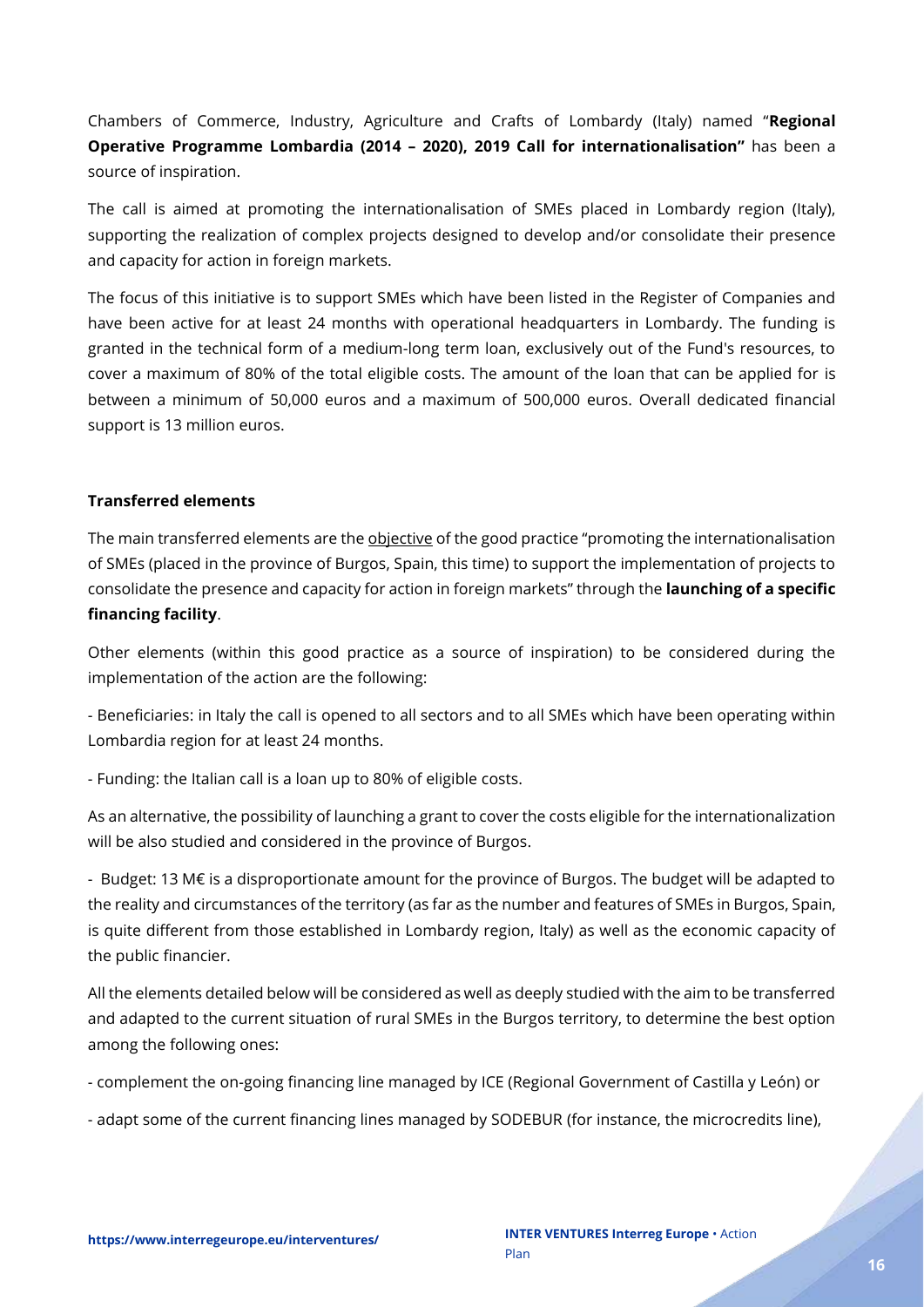with the aim to cover detected gaps (e.g. not all sectors have right now the possibility to access the financing – primary sector excluded; and low participation among companies placed in rural areas) or facilitating the process to access for financing.

#### **Stakeholders involved**

The responsible body for implementation of this action is the INTER VENTURES' project partner 9-PP Society for the development of the province of Burgos (SODEBUR) in close collaboration with 5-PP European Business and Innovation Centre of Burgos (CEEI-Burgos).

In addition, other relevant stakeholders in the territory will be also involved in the implementation, in particular the Institute for Business Competitiveness (ICE) from the Regional Government of Castilla y León and the Chamber of Commerce of Burgos. All stakeholders will be involved in the Assessment Committee and provision of funding depending on the final needs and decisions considered under this Action.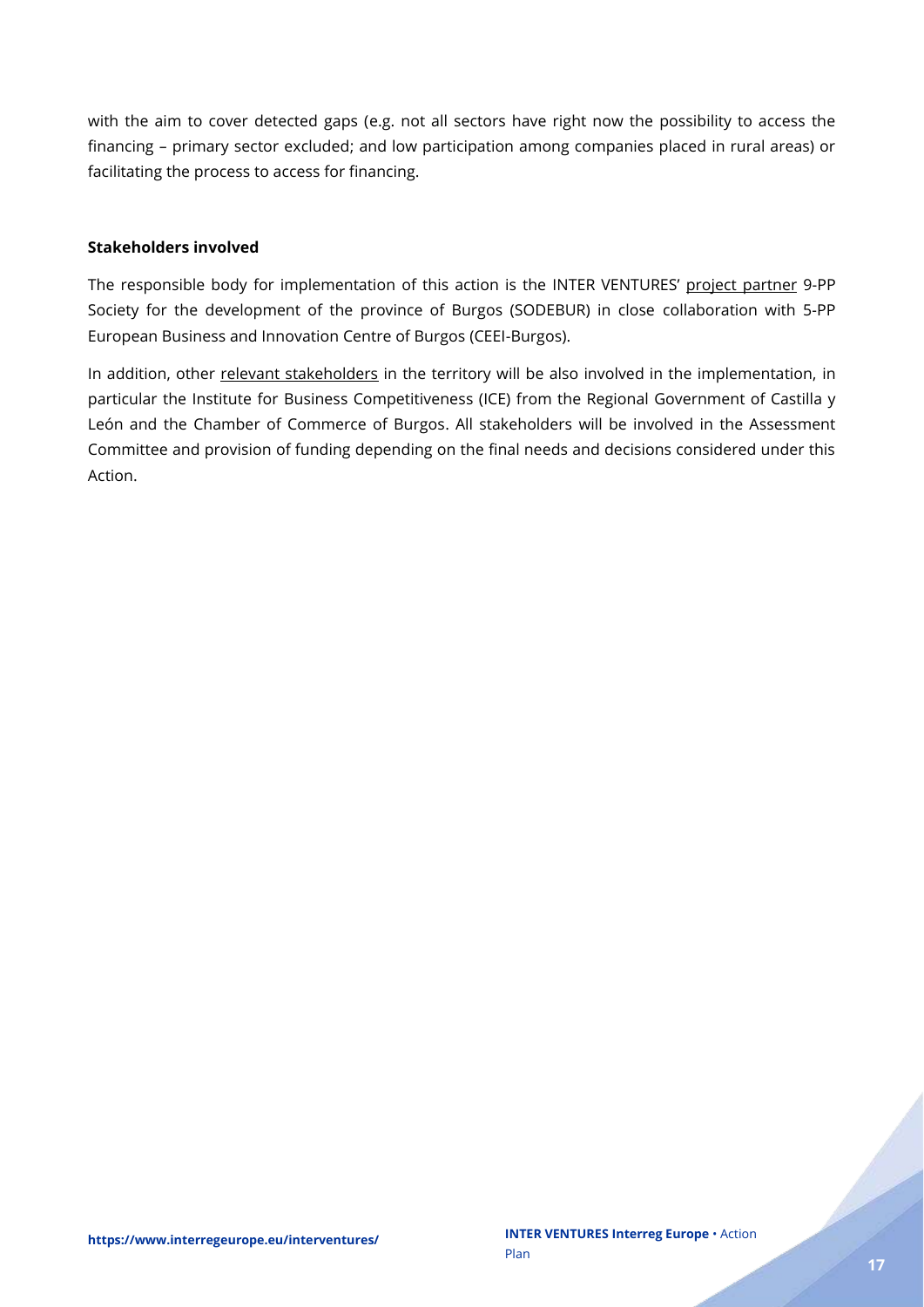| <b>Cost of the action:</b> | To be determined (pilot in 2022)                 |  |  |
|----------------------------|--------------------------------------------------|--|--|
|                            |                                                  |  |  |
| <b>Resources:</b>          | The action will be financed by funds initially   |  |  |
|                            | coming from the following entities:              |  |  |
|                            | - 5-PP. CEEI Burgos; workforce                   |  |  |
|                            | - 9-PP. SODEBUR; workforce + own funds (if       |  |  |
|                            | needed)                                          |  |  |
|                            | - ICE. Regional Government of Burgos. ERDF 2021- |  |  |
|                            | 2027 (or remaining funds from the period 2014-   |  |  |
|                            | 2020).                                           |  |  |
|                            | - Chamber of Commerce of Burgos. ERDF 2021-      |  |  |
|                            | 2027 (or remaining funds from the period 2014-   |  |  |
|                            | 2020).                                           |  |  |

## <span id="page-17-0"></span>Action steps and activities

| <b>Action steps</b>   | <b>Responsibility</b>        | <b>Timeline</b>   | <b>Estimated cost of the</b> |
|-----------------------|------------------------------|-------------------|------------------------------|
| (what will be done)   | (Who will do it - reference  | (start and end    | action step                  |
|                       | to the stakeholder           | dates)            |                              |
|                       | involvement)                 |                   |                              |
| Study of available    | 5-PP CEEI Burgos and         | February -        | Own resources (5-PP          |
| financial lines to    | 9-PP SODEBUR                 | <b>March 2022</b> | and 9-PP workforce)          |
| promote               |                              |                   |                              |
| internationalisation  | Other stakeholders           |                   |                              |
| (beneficiaries: rural | involved: ICE (Institute for |                   |                              |
| companies from the    | <b>Business</b>              |                   |                              |
| province of Burgos,   | Competitiveness) and         |                   |                              |
| Spain)                | Chamber of Commerce of       |                   |                              |
|                       | <b>Burgos</b>                |                   |                              |
| Design of a new       | 5-PP CEEI Burgos and         | April - June      | Own resources (5-PP          |
| financial line or     | 9-PP SODEBUR                 | 2022              | and 9-PP workforce)          |
| complementing         |                              |                   |                              |
| some of the existing  | Other stakeholders           |                   |                              |
| ones                  | involved: ICE (Institute for |                   |                              |
|                       | <b>Business</b>              |                   |                              |
|                       | Competitiveness) and         |                   |                              |
|                       | Chamber of Commerce of       |                   |                              |
|                       | <b>Burgos</b>                |                   |                              |

e de de la partida de la partida de la partida de la partida de la partida de la partida de la partida de la p<br>La partida de la partida de la partida de la partida de la partida de la partida de la partida de la partida d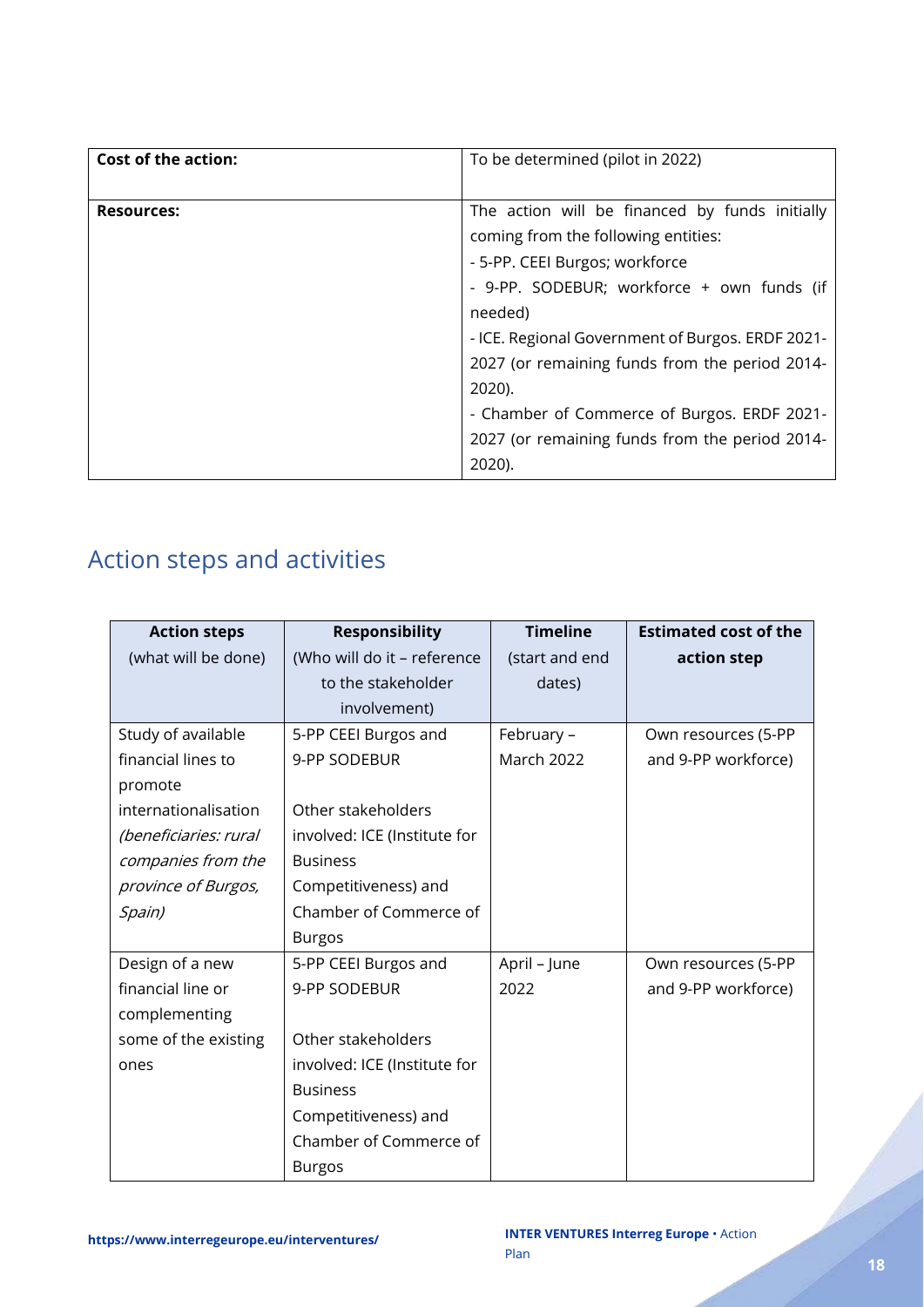| Project<br>pilot         | 5-PP CEEI Burgos and         | July - December | To be determined     |
|--------------------------|------------------------------|-----------------|----------------------|
| of<br>(launching<br>a    | 9-PP SODEBUR                 | 2022            |                      |
| new/improved             |                              |                 |                      |
| financial line).         | Other stakeholders           |                 |                      |
| Submission of            | involved: ICE (Institute for |                 |                      |
| proposals +              | <b>Business</b>              |                 |                      |
| evaluation + selection   | Competitiveness) and         |                 |                      |
| of beneficiaries         | Chamber of Commerce of       |                 |                      |
|                          | <b>Burgos</b>                |                 |                      |
| <i>Improving</i>         |                              | TRANSVERSAL.    | Own resources (9-PP  |
| information services     | 9-PP SODEBUR                 | February 2022 - | workforce)           |
| to rural companies       |                              | January 2023    |                      |
| Promotion of             |                              |                 |                      |
| available financing      |                              |                 |                      |
| lines - Rural            |                              |                 |                      |
| <b>Innovation Agents</b> |                              |                 |                      |
| Monitoring of the        | 5-PP CEEI Burgos and         | TRANSVERSAL.    | Own resources (5-PP, |
| <u>action actual</u>     | 9-PP SODEBUR                 | February 2022 - | 9-PP and involved    |
| <i>implementation</i>    |                              | January 2023    | stakeholders         |
|                          | stakeholders<br>Other        |                 | workforce)           |
|                          | involved: ICE (Institute for |                 |                      |
|                          | <b>Business</b>              |                 |                      |
|                          | Competitiveness)<br>and      |                 |                      |
|                          | Chamber of Commerce of       |                 |                      |
|                          | <b>Burgos</b>                |                 |                      |
|                          |                              |                 |                      |
|                          |                              |                 |                      |
|                          |                              |                 |                      |

e de la partida de la caracción de la caracción de la caracción de la caracción de la caracción de la caracció<br>La caracción de la caracción de la caracción de la caracción de la caracción de la caracción de la caracción d